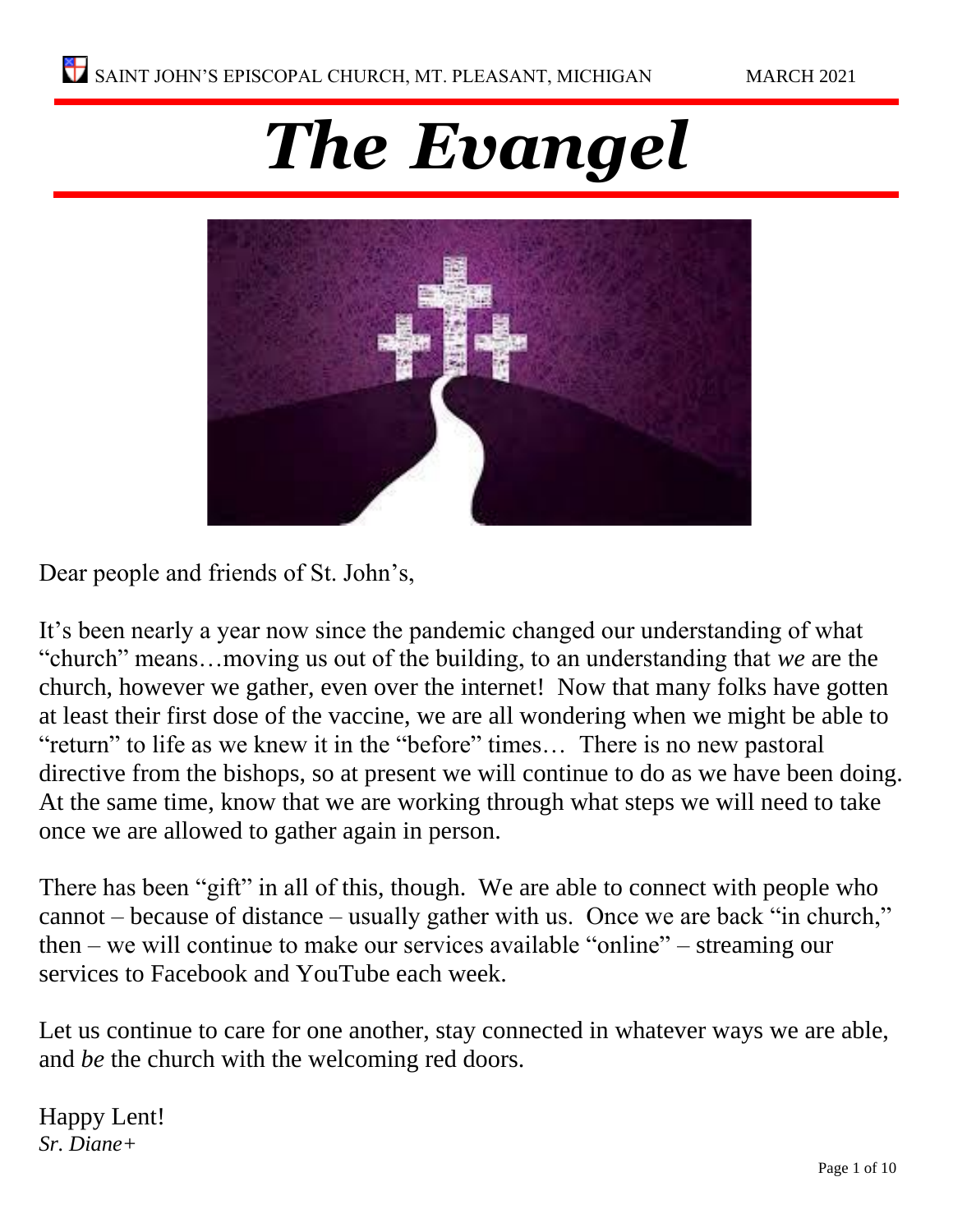# *HOLY COMMUNION*



On the first Sunday of March, March 7th, we will celebrate Holy Communion livestreamed again from church. At the end of the service, you can drive up at the entrance to church and I will bring communion to your car, or someone will bring communion to you at your home. (They would arrive around 11:30, give or take, depending on how far you live from church!) This is our current "standard practice" for the first Sunday of each month. The David and Jennifer

Dingman family has volunteered to provide some "coffee hour" cookies, as well! **Please contact the office to let us know if you would like to come to church to get communion or would like communion brought to your home. Call 989-773-7448 or email saintjohnsmp@gmail.com** 

# *UPDATING RECORDS*

In an effort to update our parish records, each member household will be receiving – either by email or US mail – a form to complete and return. You can complete the form online or fill out a paper copy and send it back to us. THANKS FOR HELPING OUT!



# *HOLY WEEK and EASTER services*

A complete schedule of our services for Holy Week and Easter will be sent out in the THIS WEEK email messages toward the end of the month. We will celebrate Maundy Thursday, Good Friday, and Easter together as a parish, but will most likely avail ourselves of Easter Vigil services offered by the diocese. Our primary Easter celebration will be Holy Communion on Easter morning (April 4) at our 10 AM service, with communion available at the curb or for home delivery after the service.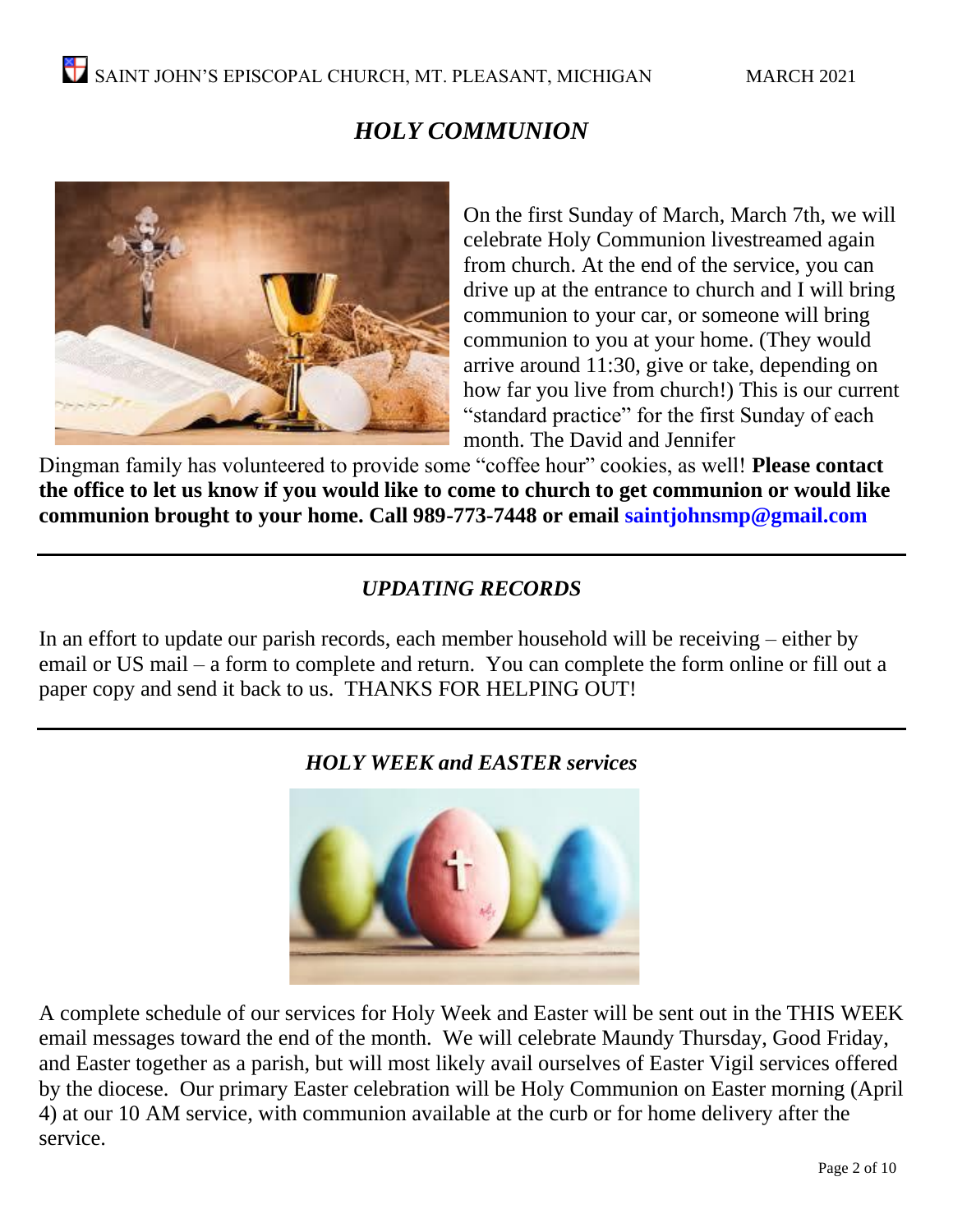

# *St. John's Choral Scholars*

# *Hello,*

I'm David Klak from Mt. Pleasant, MI. I'm currently in my senior year at Central Michigan University receiving my BFA in Musical Theatre with a minor in dance. I have performed in a variety of theatrical and opera productions at Central throughout my time there from *The Mikado* to original musicals like *Semantics*. Outside of CMU, I teach at my family's business, Off Broadway Performing Arts Studio just down the road from the church.

My favorite part about working as a Choral Scholar has been the both the quality of the music and the quality of the people. I have never met a more supportive community of people within my own town, and I'm glad to have gotten acquainted with them. I am also fortunate to call my fellow Choral Scholars my best friends in the whole world, so that's a plus. I look forward to singing for you whenever I get the chance, and I can't wait to step back into the church with a full nave of people.

Look forward to seeing you all soon! Peace. *David*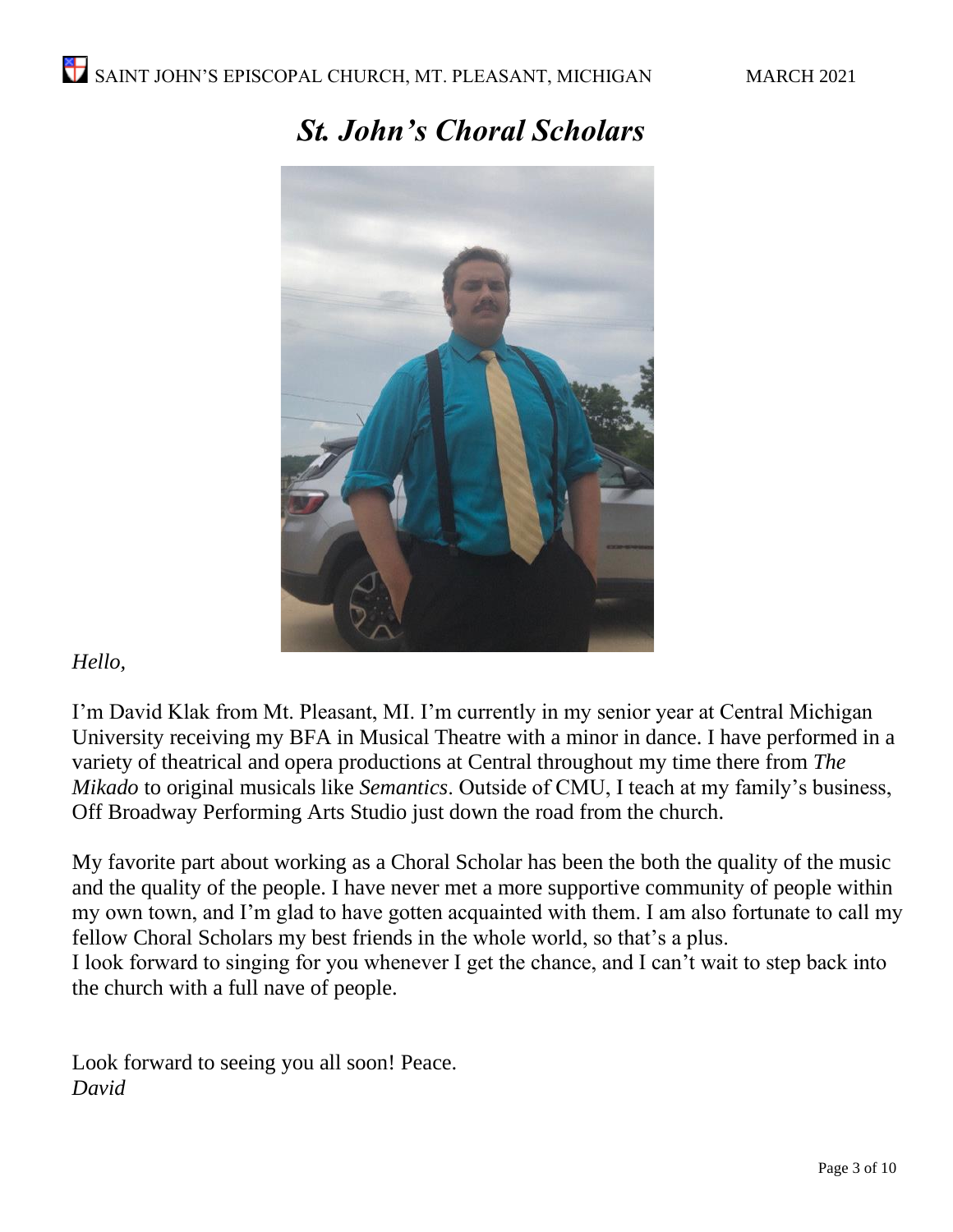

# **Now Is the Time to Give**

Now would be the perfect time to try out our *Giving Tools* to make a donation to the OUTREACH fund for Easter dinner baskets.

Of course, for all giving – pledges, building fund, flowers, organ, People Helping People, etc. – just use this link to give securely online. You can make a one-time donation, or set up a recurring donation, either from your credit card or bank account. The *Giving Tools* link is available on our website and Facebook page as well. [https://stjohnsmtpleasantmi.gvtls.com](https://stjohnsmtpleasantmi.gvtls.com/)

# **If you prefer, your financial support gifts may be sent in the following ways:**

- 1 Mail to the church office: 206 W. Maple Street; Mt. Pleasant, MI 48858
- 2. Drop off through the mail slot at the church office door.

# **WEEKLY SCHEDULE:**

Sunday 10 AM: Ante-Communion live on Facebook or YouTube

Wednesday 10 AM: Church School by Zoom

Wednesday 7 PM: Connections Conversations by Zoom

Thursday 8 PM: Compline (Night Prayer) by Zoom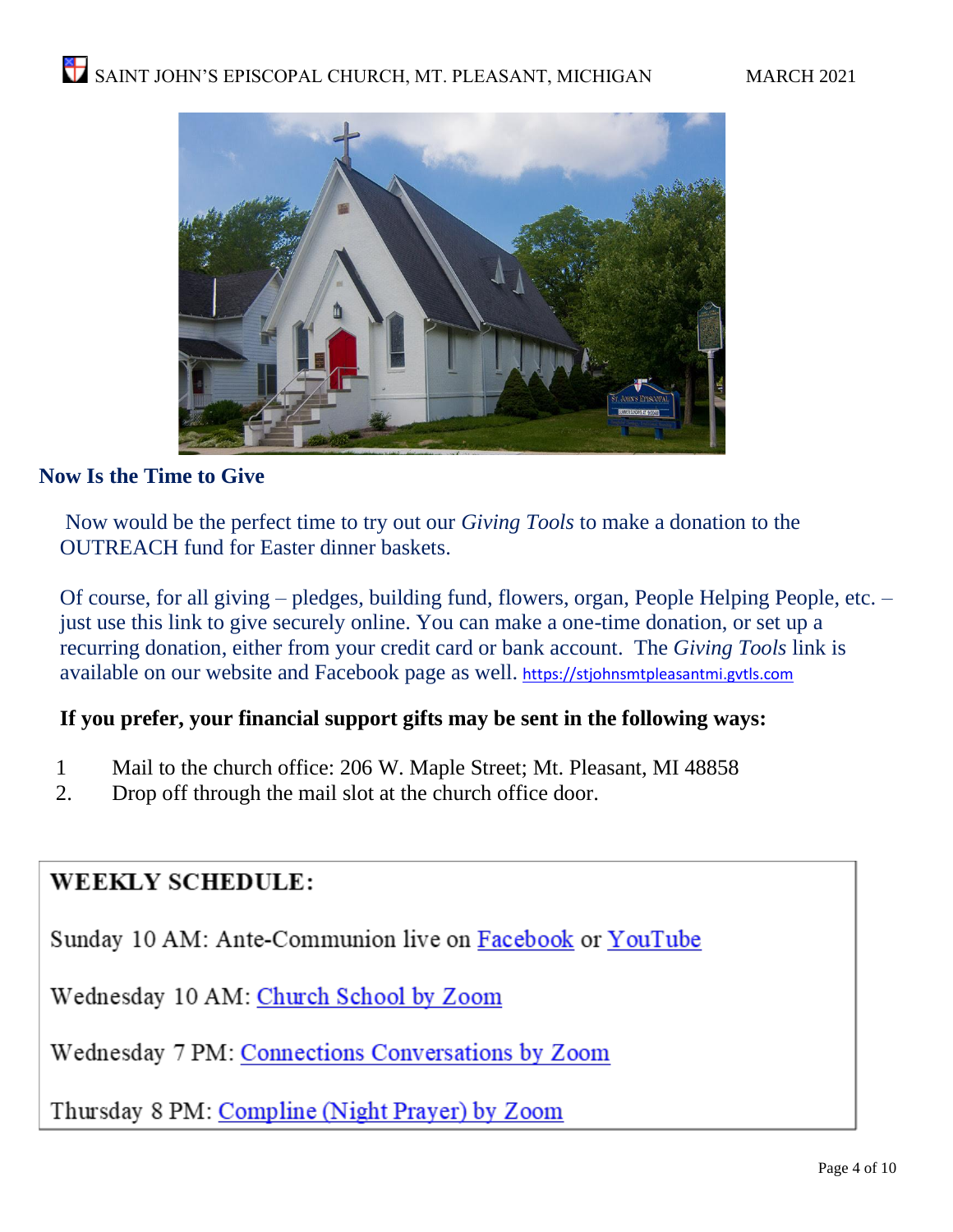

**Remember Our Homebound Members**  Drop a card to our parish members who are homebound.

**Alma Dickerson** 461 E. Wing Rd., Mt. Pleasant 772-2516.

# **St. John's Prayer Group**

If you wish to add or remove names from the Prayer List, please call Sr. Diane Stier,989- 807-0215, Martha Rarick, 773- 7510, the church office or email Pamela Dingman: [padingman@hotmail.com.](mailto:padingman@hotmail.com) Thank you.





**Pastoral Care** Just a reminder: you should let the parish office know if you are ill and wish to receive a call from the Rector.



| Jeanne Maxon        | h  |
|---------------------|----|
| David Kinney        | q  |
| Nancy Herman Kinney | 20 |
| Diana Clapp         | 29 |
| Ella Jo Regan       | 30 |

Can't find your parish directory? It's on the parish website: [https://www.stjohnsmtpleasant](https://www.stjohnsmtpleasantmi.com/) [mi.com/](https://www.stjohnsmtpleasantmi.com/) under *About Us –*then *Members Only. sjec206*

# *EACH ONE REACH ONE*

Traditionally during Lent, we adopt the practices of *prayer, fasting, and almsgiving.* This year, why not *pray* for a fellow parishioner, *fast* from TV one evening, and give the *alms* of your time, attention and care by sending a card or note to that person? (Info on finding the parish directory is above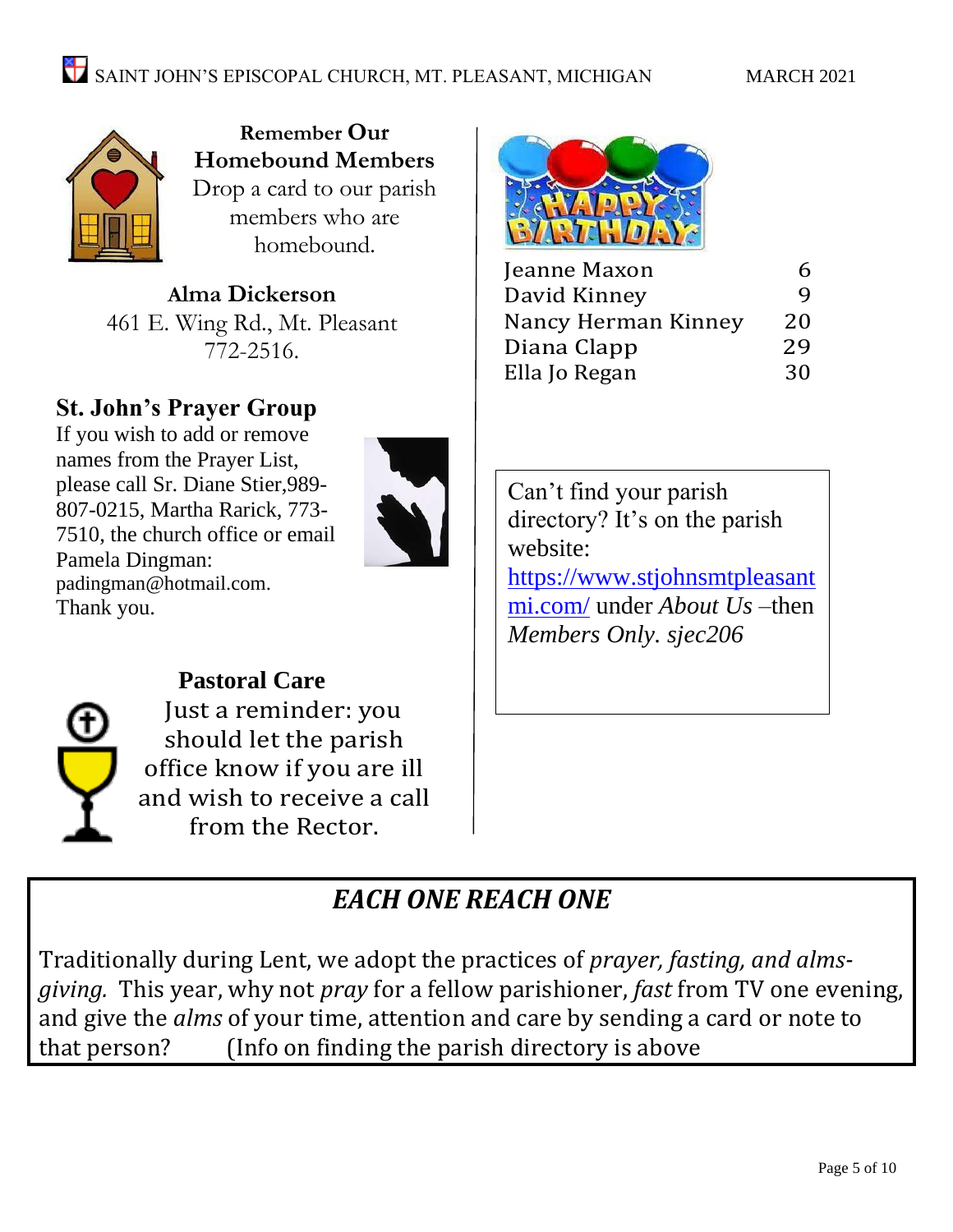# **Minutes for Vestry Meeting February 14th, 2021**

Present are Adam Baker(clerk), Diane Stier, Olivia Ohler, Ella Jo Regan, Jerry May, Alice Ciccu(guest), Tom Cochrane, Ulana Klymyshyn, Nancy Herman-Kinney, Eric Vinciguerra, DJ Proctor, Clancy DeLong, Marcia David, David Shirley(guest).

Nancy opened with a prayer.

Ella moved that Vestry approve the minutes for the January 10th meeting, Nancy seconded. Vestry approved.

Tom moved that Vestry approve the minutes for January 17th meeting with the amendment that David attended as a guest, Ella seconded. Vestry approved.

Clancy moved that Vestry approve minutes from the special meeting on January 19th to elect Ella for another term, Nancy seconded. Vestry approved.

Ella moved that Vestry approve the Parochial Report with corrections, Nancy seconded. Vestry approved.

David left the meeting.

Clancy completed his financial report, and noted that the mortgage has been paid off. Clancy announced that we are proceeding with Payroll Protection Program 2. The housing allowance issue was resolved and included in the application calculation. The amount applied for is \$13,965 Tom moved that Vestry approve the financial report, Nancy seconded. Vestry approved.

Tom and Ulana reported on Christian Education. Nancy mentioned that when she taught at CMU she had contact with Canadian students who were anglican and wanted to find community. She suggested that St. John's try to tap into student athletes as a form of outreach to the CMU community. Ulana reminded us that at one point we wanted to contact episcopal parishes in Michigan to ask if any of their members were CMU students so we could outreach to them. DJ and Nancy offered to assist Ulana in this project of finding ways to contact CMU students.

Ella mentioned that when Easter approaches we would be putting together Outreach Baskets for the Women's Shelter. Olivia offered to assist her with this project.

Nancy and Adam completed the Buildings and Grounds report. Nancy and Marcia are in the process of teaching Adam the major duties of Junior Warden. Nancy is finishing a booklet with the major projects, duties and contacts for Junior Warden.

Eric completed the Liturgy and Music report.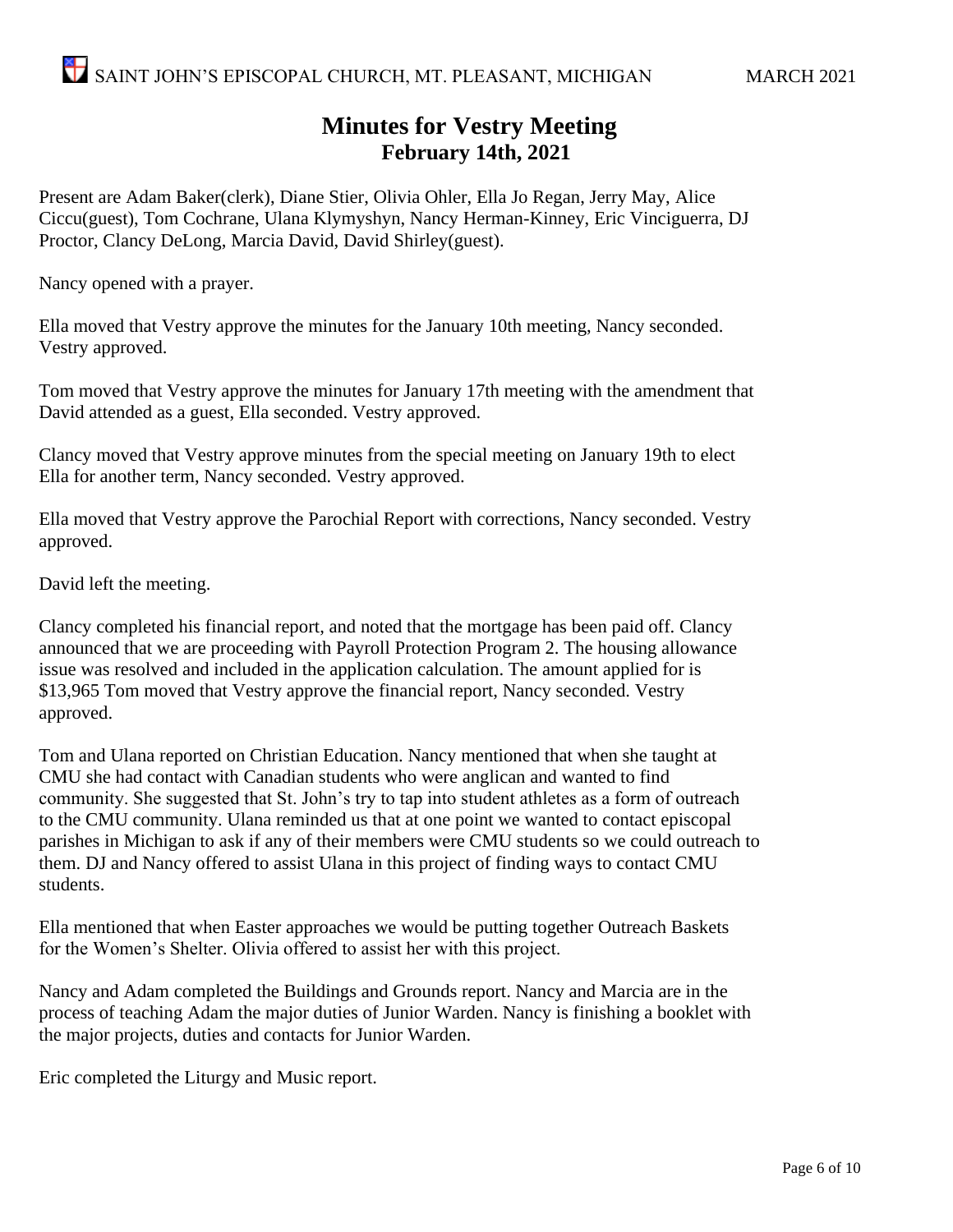Diane completed her Pastoral Report. There will be classes for Confirmation, Reception and Reaffirmation on Sundays from 7-8:40p.m. later in the Spring on the 4th Sunday of the month. Anyone interested should contact Diane.

Nancy reported that the sign in front of the rectory needs to be replaced and the sign in front of the church will need to be repainted and have plexiglass applied to prevent the letters from being taken.

By consensus, as of this meeting, Vestry reports that costs for all plots in the columbarium are covered. Tom closed with a prayer. Next meeting is scheduled for March 14th.Marcia moved Vestry adjourn, Nancy seconded. Vestry adjourned.

# **January 2021 Financial Report**

Below is a summary of operating fund activity through the end of January (8.33%).

| Operating fund receipts over (under) expenditures\$ (7,464.04) |  |
|----------------------------------------------------------------|--|

There is some fantastic news. The mortgage is paid in full!

Through January, total income is coming in slowly as expected for the first of the year. Please check to see if your pledge is up to date.

#### **Cash balances on January 31, 2021 are as follows:**

**Capital Campaign funds balance on January 1, 2021................\$ 60,691.01 Capital Campaign funds balance on January 31, 2021...............\$ (5,348.13)**

## **BUILDING PROJECT – FINAL COSTS**

|  | Non-Capitalized Expenses (Bank Fees/Interest)29,952.10 |
|--|--------------------------------------------------------|

**Subtotal.................................................................\$ 472,573.41**

**Est total costs with full interest ..........................\$ 475,910.92**

**Amount saved by early payoff................................\$ 3,337.51**

Clancy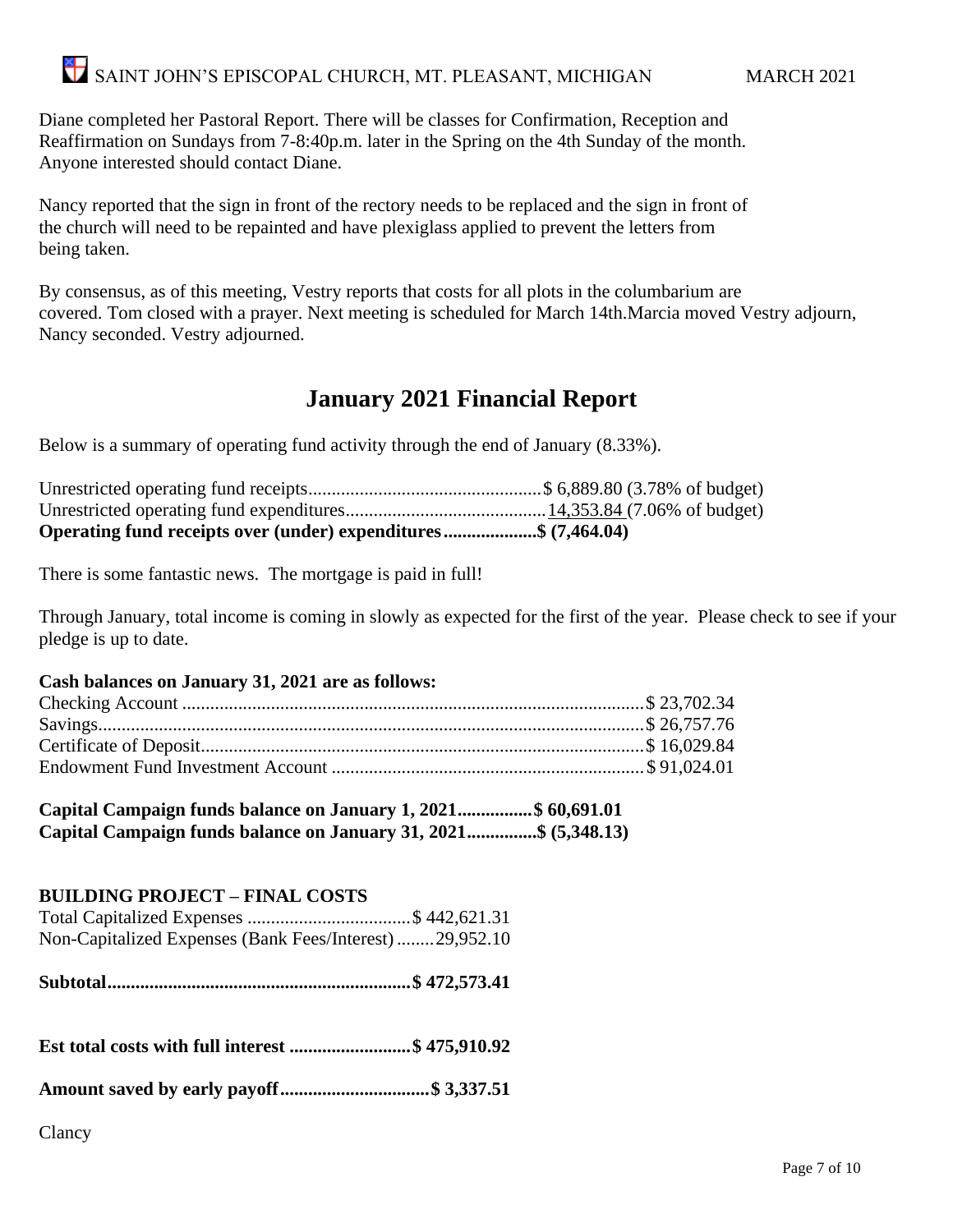# **ANGLICAN WORTHIES**

#### 365. Morris, William (1834-1896) Artist & designer (pt. iii)

Despite the convenience of living with his family above the premises of "the Firm," in the summer of 1871 Morris decided to move out of the city again, this time for the same reason that troubled him before—the pollution of city air. (London was heated entirely by coal; this was the London of urban legend, the city of impenetrable fog, where one could not see some days across the river.) Morris chose Kelmscott Manor in a village in Oxfordshire, where \*Rossetti currently lived The house was nearly one hundred years old—perfect for someone with Morris's "medieval" tastes. He loved the countryside; Rossetti did not, and suffered a nervous breakdown. (The two men spent little time together.) But Morris also kept a home in London, where he could continue working with David Burne-Jones.



Leaving his wife and children under the dubious care of the painter, Morris and some friends took a boat to Iceland this season, stopping at the Faroe Islands. Curious about Iceland's political institutions, he was introduced to the leader of the Althing, since the late Middle Ages the assembly that gathered every summer to settle differences among a naturally contumacious population. (For more, for example, see the *Njal's Saga*, the best-known of the sagas.) This was a trip of only three months. In 1873 Burne-Jones and he went to Italy to study the architecture of Florence and Siena; then back to Iceland. His biographers note that Morris's political views had begun to shift seriously "left" as he remained interested in Iceland's struggle to free itself from Danish control.

By the following year it was becoming painfully obvious that the relationship with Rossetti was finished, and the painter moved out of Kelmscott. "The Firm" was losing investors, so Morris decided to assume sole control. Eventually the company disbanded, and a new company, Morris & Co., was established. Morris was now on his own, though Philip Webb and Burne-Jones continued to contribute designs.

Morris was amazing in his curiosity about design and decoration, though from the late 1880s he was becoming increasingly political. While he was collaborating with Thomas Wardle, a silk dyer in Staffordshire, and was changing the base of all of Wardle's chemical dyes into organic and natural substances (indigo for blue, shells and barks for brown, cochineal and other substances for reds), Mackail says, "Living and working in this industrial environment, he gained a personal understanding of production and the lives of the proletariate, and was disgusted by the poor living conditions of workers and the pollution caused by industry; these factors greatly influenced his political views."

The new company hired staff who were more adept at marketing; by 1880 the company had become fashionable, attracting commissions from the aristocracy and successful businessmen. This made Morris uneasy, given his growing sympathy for the working poor. He called it "ministering to the swinish luxury of the rich." But he still found time for literature, offering a new translation of Virgil's *Aeneid* and several new versions, with Magnusson, of Icelandic sagas. His literary work was very popular. Oxford offered him the Professorship of Poetry in 1877, which he declined, knowing nothing about the critical history of the genre.

His beloved daughter Jenny was diagnosed, in 1876, with epilepsy. (There were other problems.) Morris did not want her "put away,"so his wife and he took the girls to Italy, where they toured many wonderful cities and sites. After more than three years they came back home to a new residence in Hammersmith, in the West End. The company began work on hand-knotted carpets with his latest designs.

But what these days seemed to drive Morris strongest was politics, being involved with several action groups. This took many different forms. He disapproved of the current Prime Minister, Benjamin Disraeli, because the minister sided with the Ottoman Empire, who was on the verge of war with Russia; he also joined other small Liberal groups, which did not go anywhere. But even when \*Gladstone succeeded Disraeli, Morris objected to Gladstone's position on the British occupation of the Transvaal. (The imperialism of the British in South Africa was a nagging problem throughout most of the century.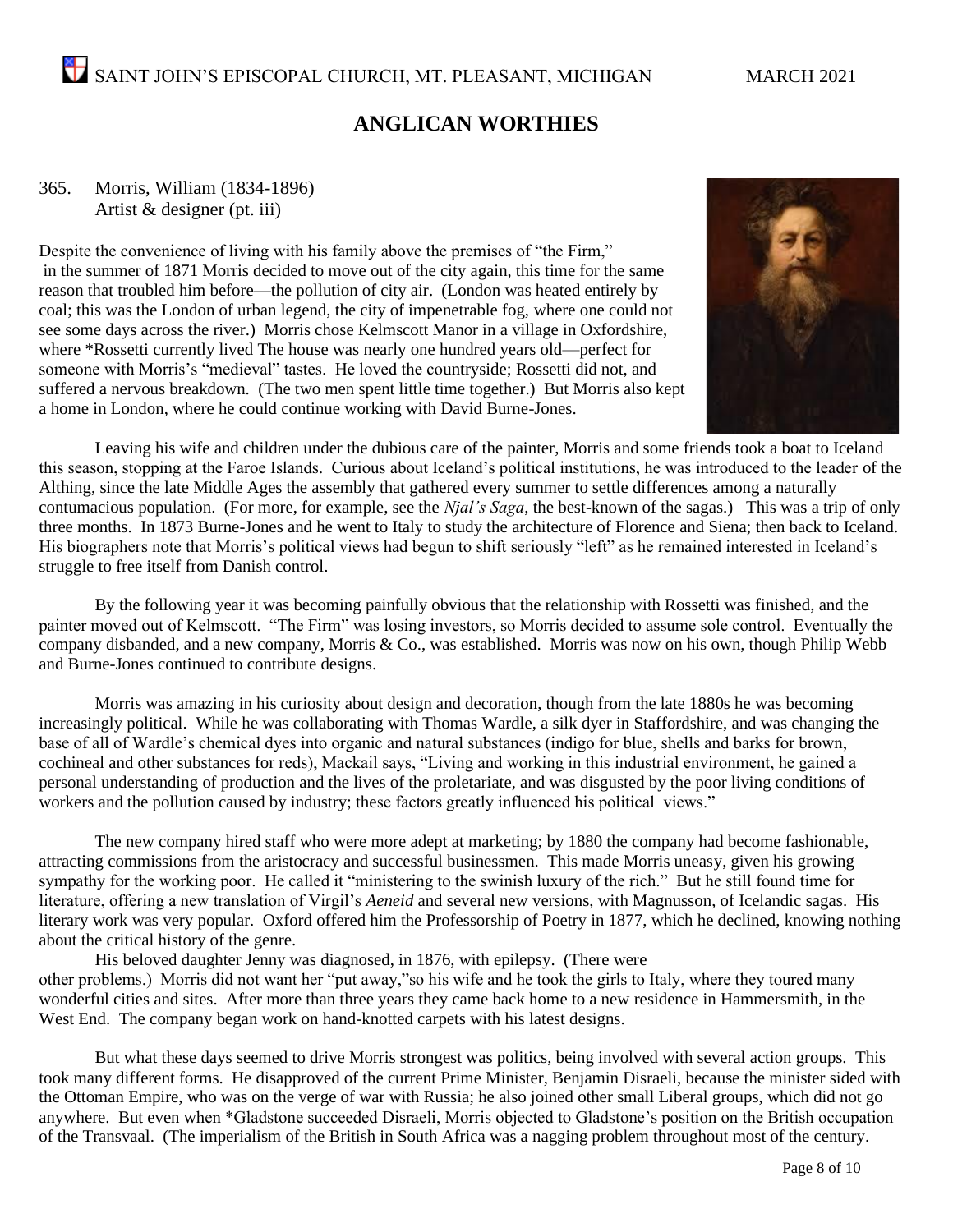Morris found much to object to. As for Radicalism, he found it was always just Radicalism, under the control of "rich capitalism," people who were buying his products!)

After seeing what was being done in the restoration of an old church on Oxfordshire in 1876, and "restoration" elsewhere, Morris founded the Society for the Protection of Ancient Buildings. There was quite a number of similar projects under way throughout the country that were in "remodeling" rather than restoration, which he vigorously opposed. He collected 2000 signatures from British subjects to protect St. Mark's in Venice!

Morris leased in 1881 a silk-weaving factory, where he re-established his workshops, which in London had been used for weaving, dying—and for the manufacture of stained glass. Again, his increasing post-Marxist sentiments interfered with his artistic objectives; he found it almost impossible to reduce the distance between the artisans and the merely piecework responsibilities of the workers.

His wife was still spending a great deal of time with Rossetti, though the painter's addiction to chloral made this relationship difficult. Moreover, Rossetti was becoming increasingly paranoid, and he died in 1882. With undoubtedly mixed feelings Morris said that his former friend had "some of the very greatest qualities of genius, most of them indeed; what a great man he would have been but for the arrogant misanthropy which marred his work, and killed him before his time."

Morris's wife took then took up with the poet Wilfred Scawen Blunt.  $\qquad -h$ lf